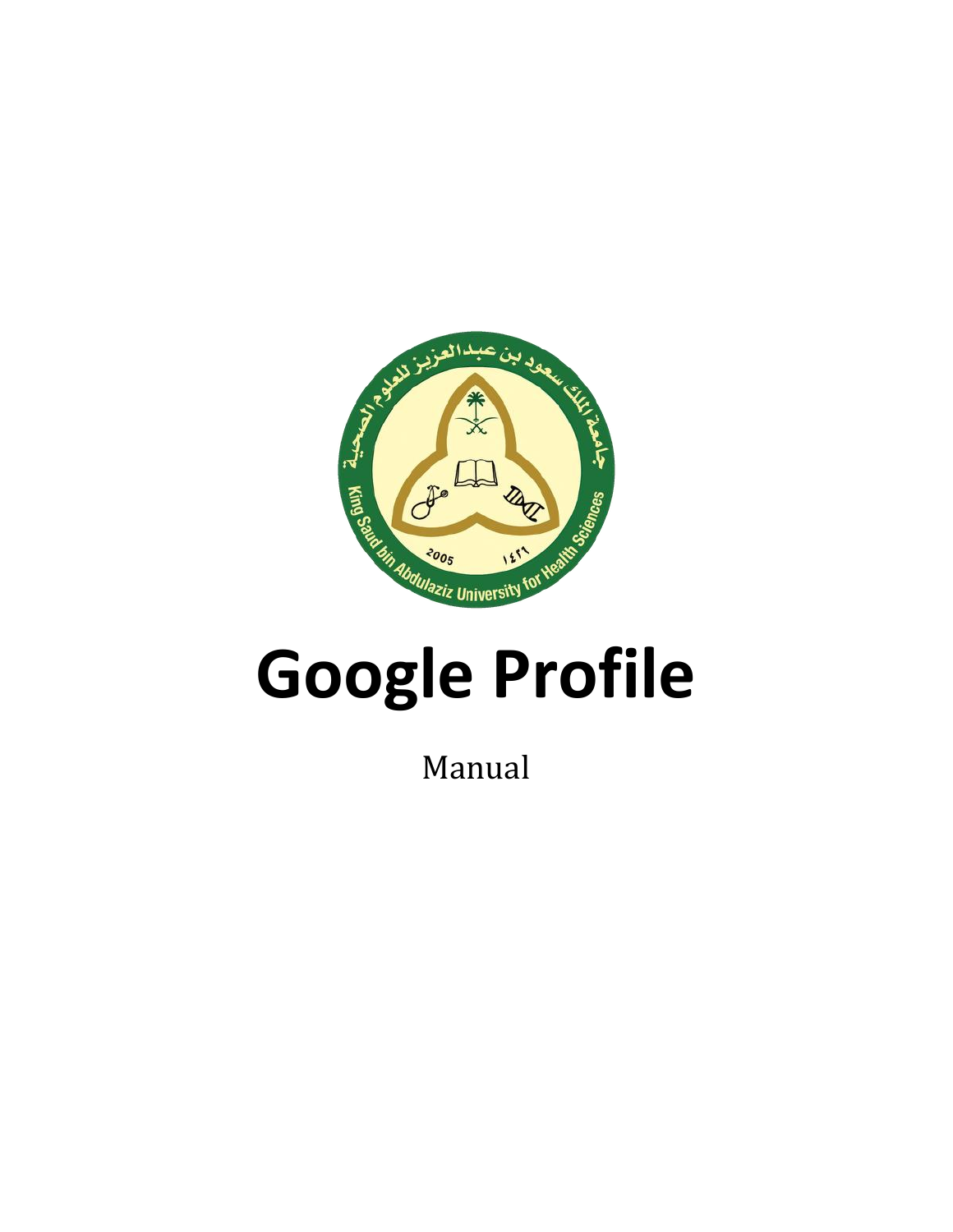# **Contents**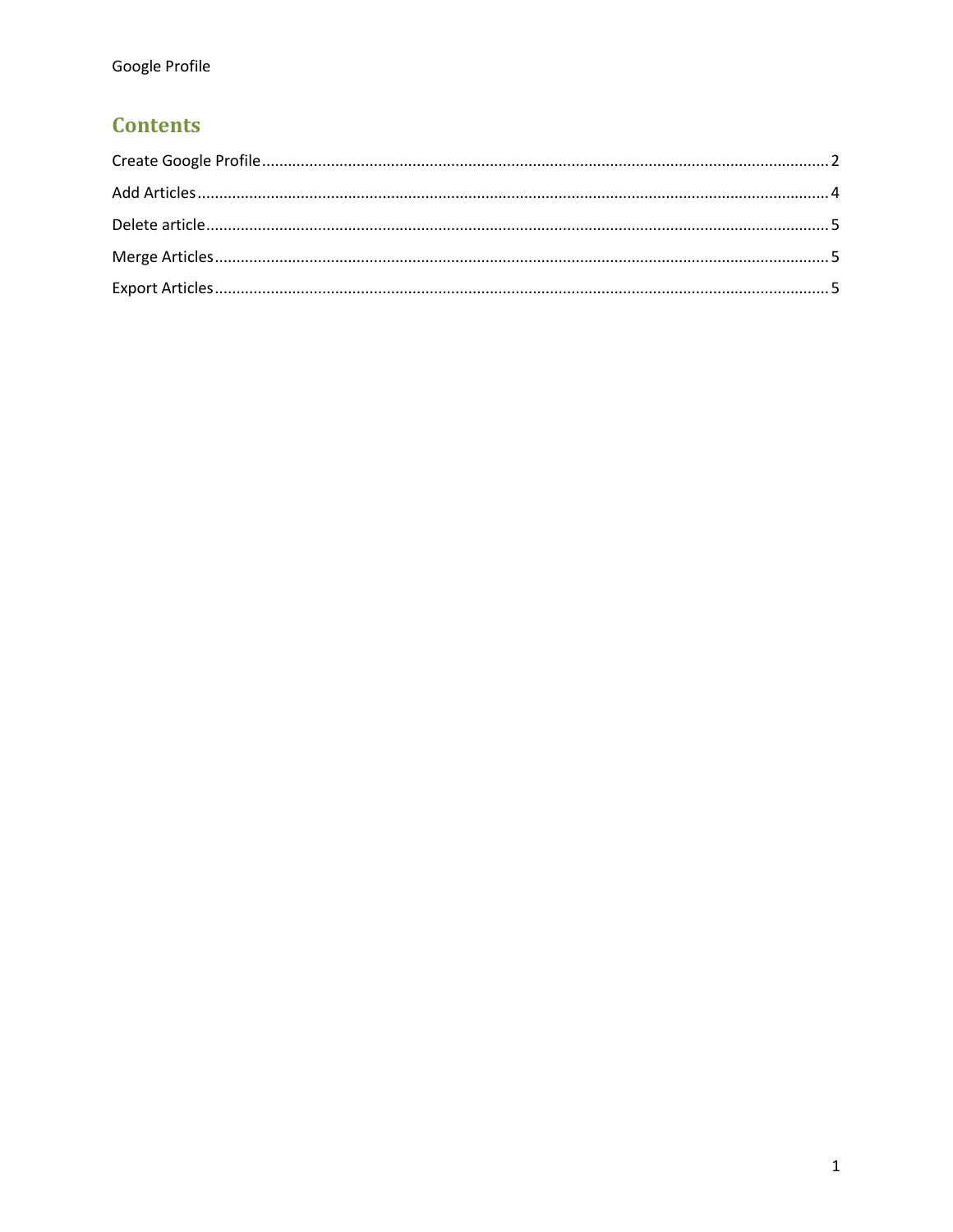## <span id="page-2-0"></span>**Create Google Profile**

- 1. Go to https://scholar.google.com/
- 2. Sign in using your gmail email account.



3. Go to My profile.

| $\equiv$ | $\bigotimes$ My profile | $\bigstar$ My library |                                  |   |  |
|----------|-------------------------|-----------------------|----------------------------------|---|--|
|          |                         |                       | <b>Google</b> Scholar            |   |  |
|          |                         |                       |                                  | Q |  |
|          |                         |                       | Articles Case law                |   |  |
|          |                         |                       | Stand on the shoulders of giants |   |  |
|          |                         |                       |                                  |   |  |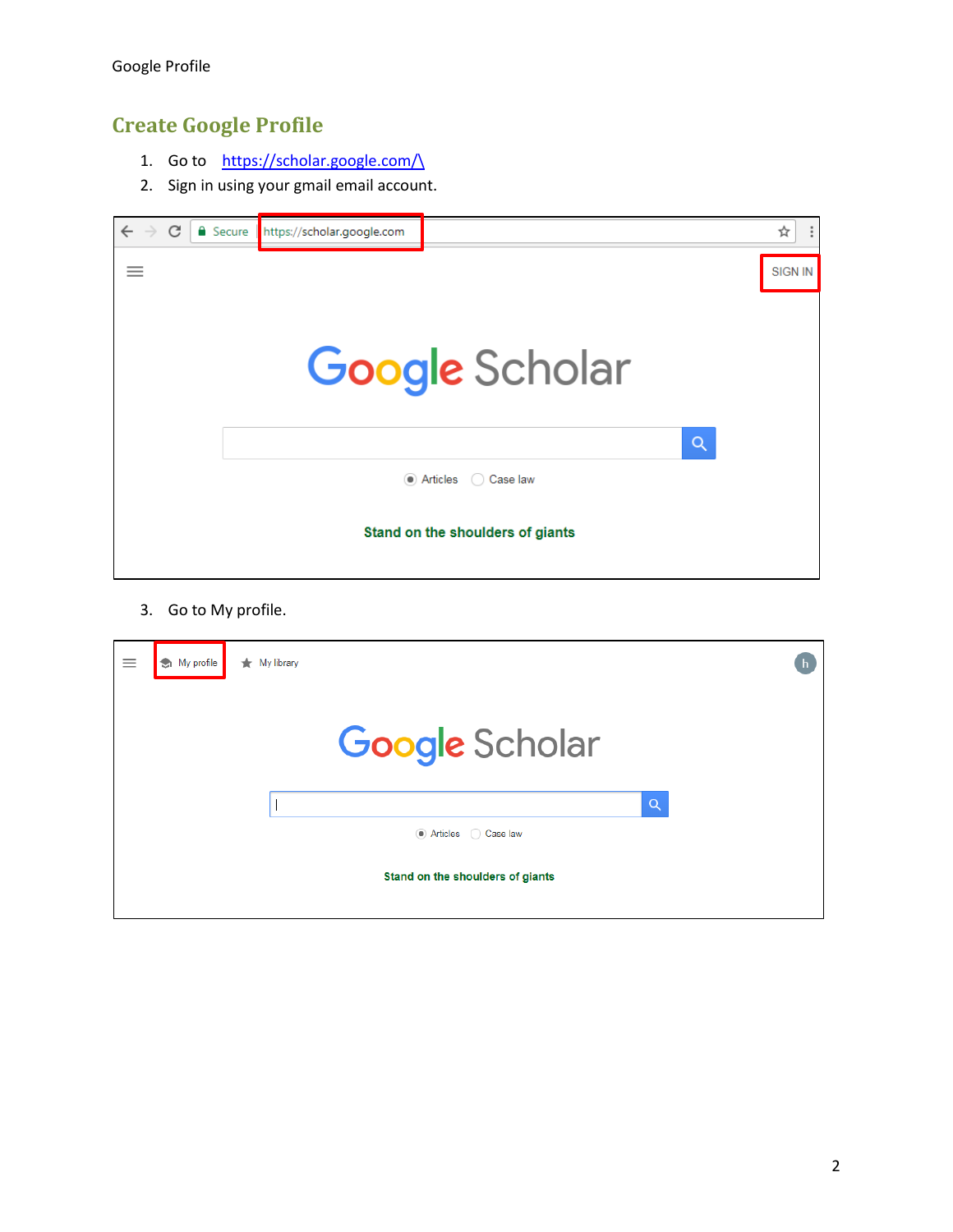| $\equiv$ Google Scholar                |                                                                                                                   |
|----------------------------------------|-------------------------------------------------------------------------------------------------------------------|
| <b>Profile</b><br>Articles<br>Settings | Track citations to your articles. Appear in Scholar.<br>Switch account<br>Name                                    |
|                                        | Full name as it appears on your articles<br>Affiliation                                                           |
|                                        | E.g., Professor of Physics, Princeton University<br><b>Email for verification</b>                                 |
|                                        | E.g., einstein@princeton.edu<br>Areas of interest                                                                 |
|                                        | E.g., general relativity, unified field theory<br>Homepage (optional)<br>E.g., http://www.princeton.edu/~einstein |
|                                        | <b>Next</b>                                                                                                       |

4. Fill in your information then click *Next*.

5. Select your articles. Then click *Next.*

| $\equiv$ | <b>Google</b> Scholar      |                                                                                                                                              |                     |
|----------|----------------------------|----------------------------------------------------------------------------------------------------------------------------------------------|---------------------|
|          | Profile<br><b>Articles</b> | $\equiv$<br>這                                                                                                                                | Articles: 391       |
|          | Settings                   | john smith                                                                                                                                   | $\alpha$            |
|          |                            |                                                                                                                                              |                     |
|          |                            | Select groups of articles that you wrote.                                                                                                    |                     |
|          |                            | John Maynard Smith<br>$\Box$                                                                                                                 | <b>242 ARTICLES</b> |
|          |                            | Evolution and the Theory of Games<br>JM Smith - Did Darwin Get It Right?, 1988                                                               |                     |
|          |                            | The logic of animal conflict<br>JM Smith, GR Price - Nature, 1973                                                                            |                     |
|          |                            | John R Smith                                                                                                                                 | 266 ARTICLES        |
|          |                            | VisualSEEk: a fully automated content-based image query system<br>JR Smith, SF Chang - Proceedings of the fourth ACM international , 1997    |                     |
|          |                            | Tools and Techniques for Color Image Retrieval.<br>JR Smith, SF Chang - Storage and Retrieval for Image and Video Databases , 1996           |                     |
|          |                            | John R Smith                                                                                                                                 | <b>125 ARTICLES</b> |
|          |                            | Universal features of the equation of state of metals<br>JH Rose, JR Smith, F Guinea, J Ferrante - Physical Review B, 1984                   |                     |
|          |                            | Universal features of the equation of state of solids<br>P Vinet, JH Rose, J Ferrante, JR Smith - Journal of Physics: Condensed Matter, 1989 |                     |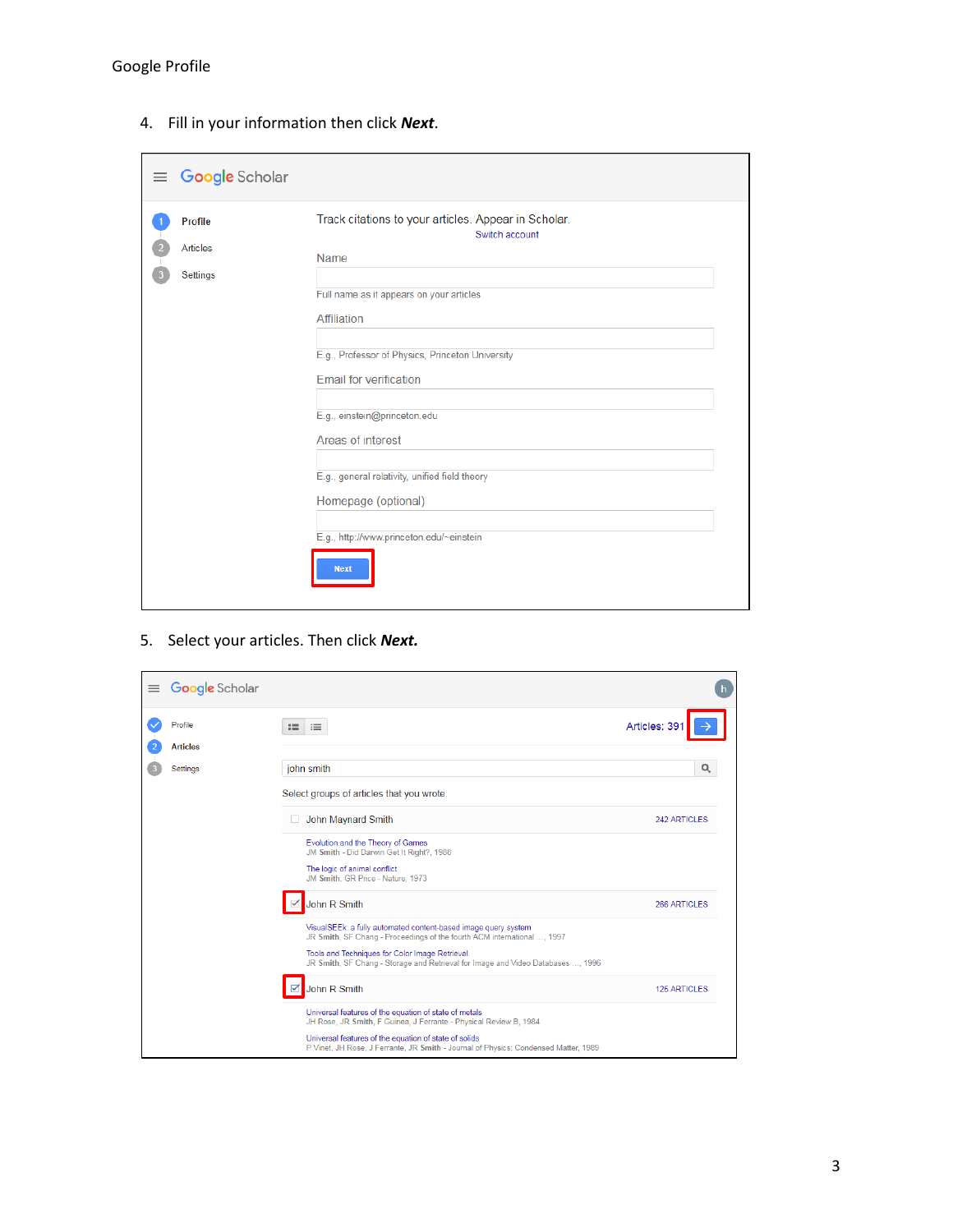6. Select your settings then click *Done*.

| $\equiv$ Google Scholar                       |                                                                                                                                                                                                                                                                                                                                               |  |
|-----------------------------------------------|-----------------------------------------------------------------------------------------------------------------------------------------------------------------------------------------------------------------------------------------------------------------------------------------------------------------------------------------------|--|
| Profile<br><b>Articles</b><br><b>Settings</b> | Article updates<br>Scholar automatically finds your new articles and changes to existing articles.<br>Apply updates automatically<br>Email me updates for review<br>Profile visibility<br>Public profiles help your peers find and follow your work. They also come with a personalized<br>reading list.<br>$\sqrt{ }$ Make my profile public |  |
|                                               | <b>Done</b>                                                                                                                                                                                                                                                                                                                                   |  |

#### 7. Your profile is ready .

|        |                                                         | john smith $\sim$<br>optional<br>No verified email                                                                                                                                             |                 | $\blacksquare$ FOLLOW | Cited by                          | All                                | <b>VIEW ALL</b><br><b>Since 2012</b> |
|--------|---------------------------------------------------------|------------------------------------------------------------------------------------------------------------------------------------------------------------------------------------------------|-----------------|-----------------------|-----------------------------------|------------------------------------|--------------------------------------|
|        | 'n                                                      |                                                                                                                                                                                                |                 |                       | Citations<br>h-index<br>i10-index | 17300<br>73<br>266                 | 4775<br>36<br>128                    |
| $\Box$ | 旧<br>TITLE                                              | ÷                                                                                                                                                                                              | <b>CITED BY</b> | <b>YEAR</b>           |                                   |                                    | 1100                                 |
|        | JR Smith, SF Chang                                      | Single color extraction and image query<br>Image processing, 1995. Proceedings., International conference on 3, 528-531                                                                        | 274             | 1995                  |                                   |                                    | 825<br>550                           |
|        | JR Smith, SF Chang                                      | Image and Video Search Engine for the World Wide Web.<br>Storage and Retrieval for Image and Video Databases (SPIE), 84-95                                                                     | 268             | 1997                  |                                   |                                    | 275<br>$\mathbf{0}$                  |
|        |                                                         | Learning locally-adaptive decision functions for person verification<br>Z Li, S Chang, F Liang, TS Huang, L Cao, JR Smith<br>Proceedings of the IEEE Conference on Computer Vision and Pattern | 264             | 2013                  | 2010                              | 2011 2012 2013 2014 2015 2016 2017 |                                      |
| п      |                                                         | Optimal multimodal fusion for multimedia data analysis<br>Y Wu, EY Chang, KCC Chang, JR Smith<br>Proceedings of the 12th annual ACM international conference on Multimedia                     | 262             | 2004                  | Co-authors<br>No co-authors       |                                    | <b>EDIT</b>                          |
| n.     | P Salembier, JR Smith                                   | MPEG-7 multimedia description schemes<br>IEEE transactions on circuits and systems for video technology 11 (6), 748-759                                                                        | 247             | 2001                  |                                   |                                    |                                      |
| n      | A Banerjea, JR Smith<br>Physical Review B 37 (12), 6632 | Origins of the universal binding-energy relation                                                                                                                                               | 246             | 1988                  |                                   |                                    |                                      |
|        | VLDB 1, 281-290                                         | Supporting incremental join gueries on ranked inputs<br>A Natsev, YC Chang, JR Smith, CS Li, JS Vitter                                                                                         | 233             | 2001                  |                                   |                                    |                                      |

## <span id="page-4-0"></span>**Add Articles**

Click on add button then choose Add article groups, Add articles or add article manually.

| <b>TITLE</b>                             | ட்                                                |                                                                      | <b>CITED BY</b> | <b>YEAR</b> |
|------------------------------------------|---------------------------------------------------|----------------------------------------------------------------------|-----------------|-------------|
| Single d<br><b>JR Smith</b><br>Image pro | Add article groups<br>Add articles                | ery<br>ational conference on 3, 528-531                              | 274             | 1995        |
| Image a<br><b>JR Smith</b><br>Storage:   | Add article manually<br>Configure article updates | he World Wide Web.<br>tabases (SPIE), 84-95                          | 268             | 1997        |
|                                          | Z Li, S Chang, F Liang, TS Huang, L Cao, JR Smith | Learning locally-adaptive decision functions for person verification | 264             | 2013        |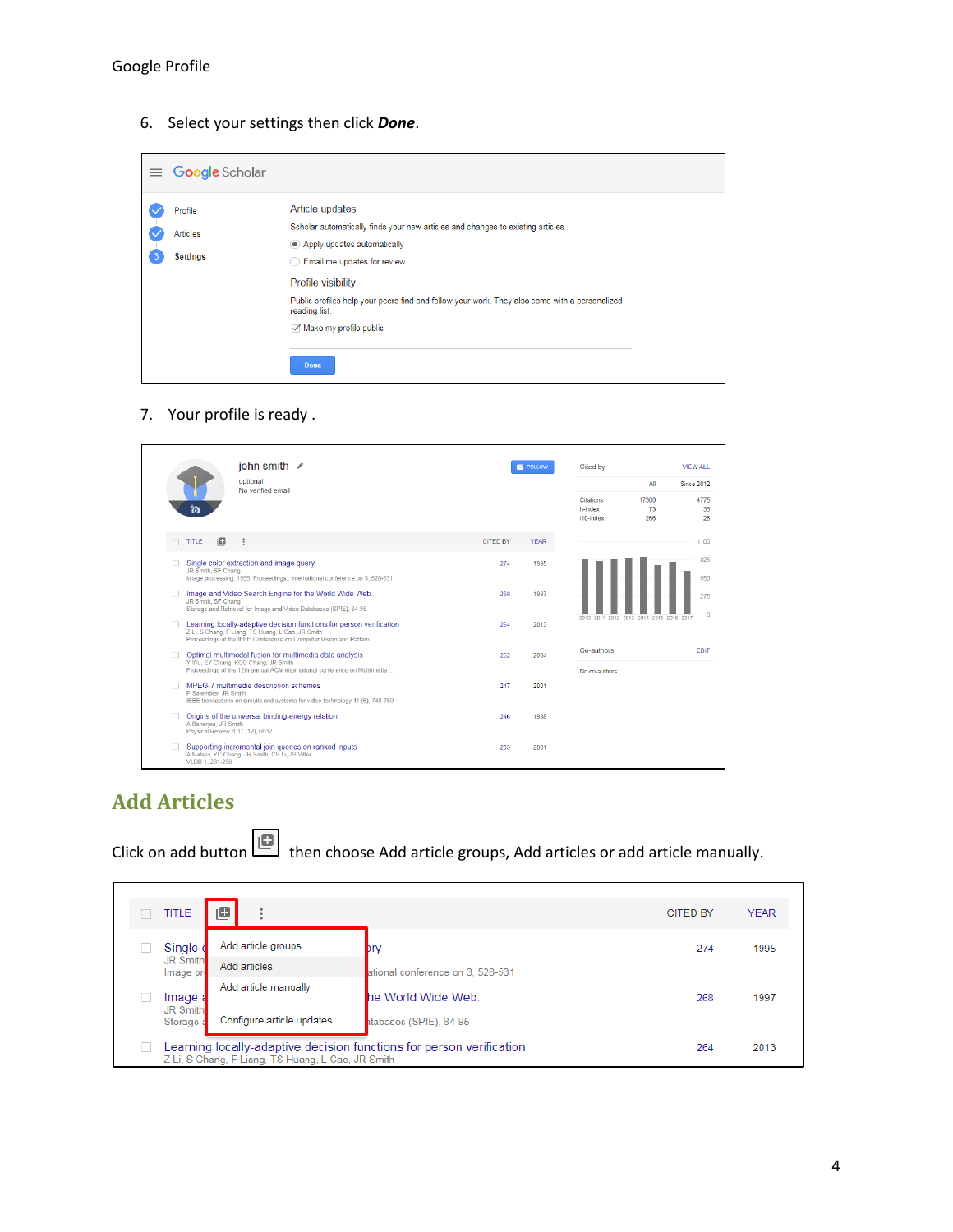#### <span id="page-5-0"></span>**Delete article**

Select articles to be deleted then click delete button  $\Box$ . All deleted articles will be moved to the trash.

| ıО<br><b>TITLE</b>                  | $\ddot{\phantom{a}}$                                              |                         | <b>CITED BY</b> | <b>YEAR</b> |
|-------------------------------------|-------------------------------------------------------------------|-------------------------|-----------------|-------------|
| Single color ex<br>JR Smith, SF Cha | View trash                                                        |                         | 274             | 1995        |
| Image processing,                   | Select articles to see                                            | Inference on 3, 528-531 |                 |             |
| Image and Vid<br>JR Smith, SF Cha   | merge, delete, and<br>export buttons                              | <b>Id Wide Web.</b>     | 268             | 1997        |
|                                     | Storage and Retrieval for image and video Databases (SPIE), 84-95 |                         |                 |             |

#### <span id="page-5-1"></span>**Merge Articles**

You can merge 2 articles. Select the 2 articles the click Merge button the select the best version of the article

| Select the best version of the article                                                                                                                    |     |
|-----------------------------------------------------------------------------------------------------------------------------------------------------------|-----|
| • Single color extraction and image query<br>JR Smith, SF Chang<br>Image processing, 1995. Proceedings., International conference on 3, 528-<br>531, 1995 | 274 |
| Image and Video Search Engine for the World Wide Web.<br>JR Smith, SF Chang<br>Storage and Retrieval for Image and Video Databases (SPIE), 84-95, 1997    | 268 |
| <b>MERGE</b><br><b>CANCEL</b>                                                                                                                             |     |

## <span id="page-5-2"></span>**Export Articles**

To export your articles to the University research profile system

- 1. Select articles to be exported.
- 2. Click on Export.
- 3. Chose CSV.
- 4. Export selected articles then click Export.
- 5. After downloading the file open it using excel.
- 6. Then save file as CSV (Comma delimited)